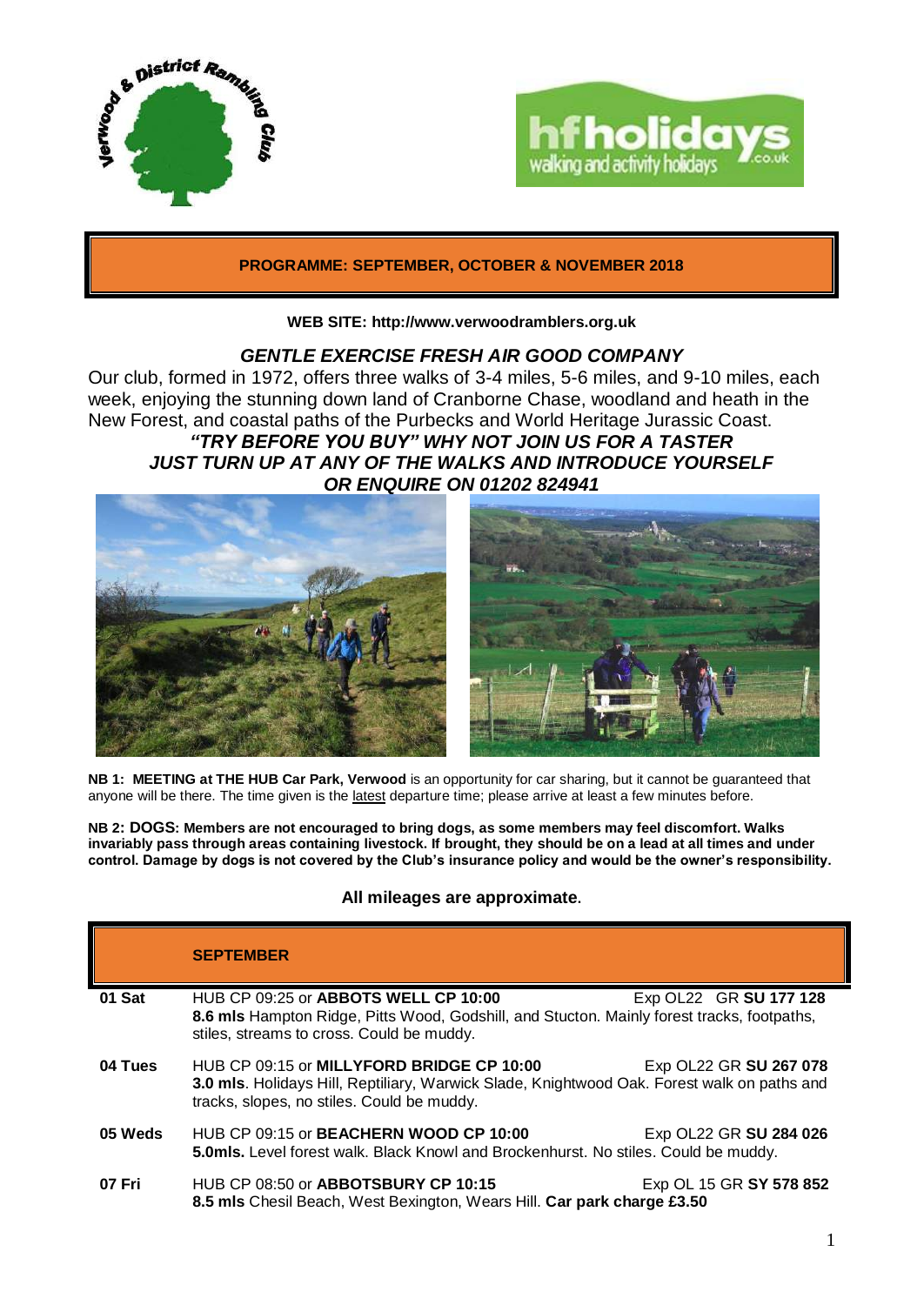| <b>09 Sun</b> | HUB CP 09:15 or EYEWORTH POND CP 10:00<br>Exp OL22 GR SU 227 145<br>5.5 mls. Eyeworth Wood, Telegraph Hill, Ashley Bottom, Fritham<br>Opportunity for a picnic lunch by Eyeworth Pond afterwards.                        |  |
|---------------|--------------------------------------------------------------------------------------------------------------------------------------------------------------------------------------------------------------------------|--|
| 11 Tues       | HUB CP 09:00 or MILFORD on SEA CP Sea Road 10:0<br>Exp OL22 GR SZ 276 918<br>3.0 mls Coastal Walk with views to loW and Hurst Castle Teashop and Pub en Route. Some<br>walking on Shingle beach.                         |  |
| 12 Weds       | THE HUB CP 09:20 or ANDERWOOD CP 10:00<br>Exp OL 22 GR SU 248 057<br>5.0 mls Forest circular Oakley and Burley Inclosures                                                                                                |  |
| 15 Sat        | HUB CP 09:00 or KNOLL Visitors Centre CP STUDLAND10:00<br>OL15 GR SZ 033 835<br>7.9 mls Easy walk around Studland beach and heath.                                                                                       |  |
| 18 Tues       | HUB CP 09:30 or CRANBORNE GARDEN CTR (at top end) 10:00 Exp118 GR SU 056 132<br>(Consider a coffee or drink on return. Car share if possible)<br>3.5 mls Circular walk around Cranborne area.                            |  |
| 19 Weds       | HUB CP 9:10 or ASHLEY WALK CP 10:00<br>Exp OL22 GR SU 186 156<br>5.2 mls Godshill, Fords Farm, Godshill Wood & Inclosure. Can be muddy after heavy rain                                                                  |  |
| 21 Fri        | HUB CP 08:45 or LANGTON HERRING 10:00<br>Exp 0L15 GR SY 614 825<br>Meet at Elm Tree Car Park - Paddock area for walkers, adjoining the pub.<br>8.0 mls Langton Hive Point, East Fleet, Chickerell, Chickerell Hive Point |  |
| 23 Sun        | <b>WALK NOT SUBMITTED</b>                                                                                                                                                                                                |  |
| 25 Tues       | THE HUB CP 09:20 or ROCKFORD COMMON CP 10:00<br>Exp OL22 GR SU 162 083<br>3.2 mls Blashford Lake, Forest Edge Farm, Bigsburn Hill. One hill towards end.                                                                 |  |
| 26 Weds       | THE HUB CP 09.15 or HIGH CORNER CP (Not the Inn CP) 10:00<br>OL22 GR SU 198 104<br>6.0 mls Broomy Inclosure, Holly Hatch Inclosure, Broomy Plain                                                                         |  |
| 29 Sat        | HUB CP 09:00 or SPEARYWELL WOOD CP 10:00 Exp OL32 (Exp 132) GR SU 316 277<br>8.5 mls Mottisfont Estate, Test Way, Kimbridge, Dunbridge.                                                                                  |  |
|               | <b>OCTOBER</b>                                                                                                                                                                                                           |  |

# **OCTOBER**

| 02 Tues       | HUB CP 09:50 or CHASE CP VERWOOD 10:00                                                                                                                       | Exp OL 22 GR SU 102 086 |  |
|---------------|--------------------------------------------------------------------------------------------------------------------------------------------------------------|-------------------------|--|
|               | 3.8 mls Ringwood Forest, Home Farm, Plumley Wood, Boveridge Heath. Steady climb at                                                                           |                         |  |
|               | start. No stiles.                                                                                                                                            |                         |  |
| 03 Weds       | HUB CP 09:25 or BROAD CHALKE CHURCH CP 10:00<br>5.25 mls Tracks and paths, good views, undulating. Chalk Pit Farm, Little London, Mead                       | Exp 130 GR SU 041 254   |  |
|               | End, South Street.                                                                                                                                           |                         |  |
| 05 Fri        | NOTE: POTTERNE PARK CP 10:00 (Tennis Cts)                                                                                                                    | Exp OL22 GR SU 095 075  |  |
|               | 9.0 mls To Watchmoor Wood and return. May be some mud.                                                                                                       |                         |  |
| <b>07 Sun</b> | HUB CP 09:00 or <b>EAST KNOYLE CP 10:00</b>                                                                                                                  | OS 183 GR ST 880 305    |  |
|               | 6.6 mls Circular walk to West Knoyle and back.                                                                                                               |                         |  |
| 09 Tues       | HUB CP 09:20 or COY POND BOURNEMOUTH 10:00 (Rd Parking) Exp OL22 SZ 067 923                                                                                  |                         |  |
|               | 3.5mls Bournemouth Upper and Lower Gardens, "Coffee" Stop on Bournemouth Square.                                                                             |                         |  |
|               | Good asphalt/gravel paths.                                                                                                                                   |                         |  |
| 10 Weds       | HUB CP 09:25 or BROAD CHALKE CHURCH CP 10:00 Exp 130 GR SU 041 254<br>6.3 mls Stoke Down, Shaston Drove to Cross Dyke, Chalk Pit Farm. Mostly hardcore roads |                         |  |
|               |                                                                                                                                                              |                         |  |
| 13 Sat        | HUB CP 09:10 or <b>BLANDFORD FORUM 10:00</b>                                                                                                                 | Exp 118 GR ST 887 060   |  |
|               | Take R-a-B's off A354 for Tesco, Past Tesco to public parking area behind Brewery.                                                                           |                         |  |
|               | 9.5 mls Quarleston Down, Winterbourne Stickland, The Hanging, Bryanston Park                                                                                 |                         |  |
| 16 Tues       | HUB CP 09:30 or CRANBORNE GARDEN CTR (at top end) 10:00 Exp118 GR SU 056 132                                                                                 |                         |  |
|               | (Consider a coffee or drink on return. Car share if possible)                                                                                                |                         |  |
|               | 4.0 mls Mainly tracks and paths ,1 stile                                                                                                                     |                         |  |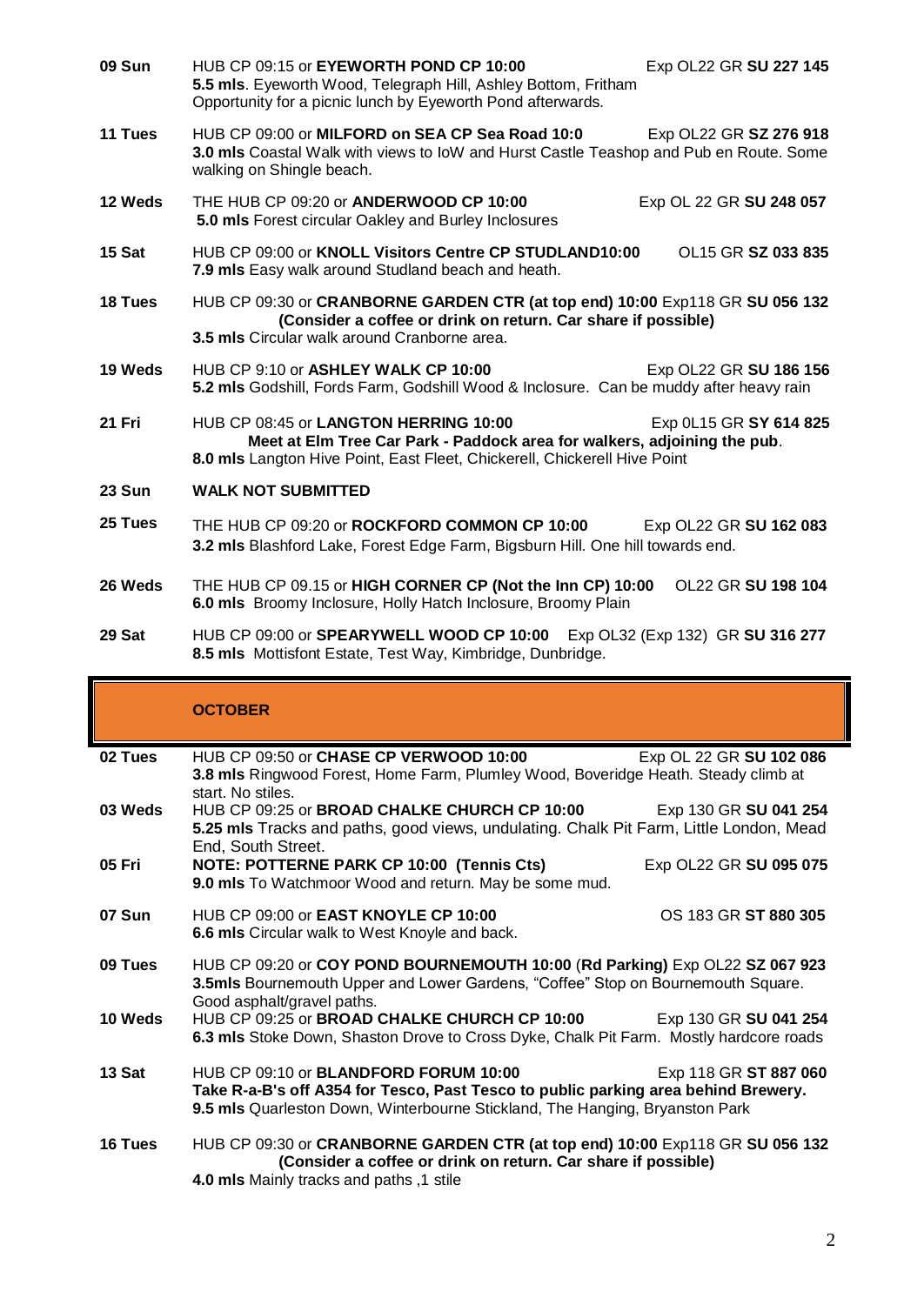| 17 Weds       | HUB CP 9:40 or RINGWOOD Rd SERVICE Rd, ST IVES10:00 Exp OL22 GR SU 121 037<br>Park near ramp to footbridge over A31.                                                                                                                                         |                        |
|---------------|--------------------------------------------------------------------------------------------------------------------------------------------------------------------------------------------------------------------------------------------------------------|------------------------|
|               | 5.5 mls Around Avon Heath Country Park.                                                                                                                                                                                                                      |                        |
| 19 Fri        | <b>WALK NOT SUBMITTED</b>                                                                                                                                                                                                                                    |                        |
| <b>21 Sun</b> | <b>WALK NOT SUBMITTED</b>                                                                                                                                                                                                                                    |                        |
| 23 Tues       | HUB CP 09:30 or THE HORNS INN Dean Grove Colehill 10:00<br>2.5 mls Mainly Flat walk to Bothenwood Farm and Furze Hill.                                                                                                                                       | Exp 118 GR SU 018 013  |
| 24 Weds       | HUB CP 09:15 or CHARLTON MARSHALL 10:00<br>Exp118 GR ST 901 040<br>NOTE Layby on A350, South of Church, Limited Parking Car share if Possible<br><b>5.0 mls, Railway Path Spetisbury Rings, Home Plantation, Glebe &amp; Manor Fms. 2 moderate</b><br>hills. |                        |
| 27 Sat        | HUB CP 09:20 or GUSSAGE ALL SAINTS C'CH 10:00 (Roadside)Exp 118 GR ST 999 108<br>7.7 mls Harley Wood, Ackling Dyke, Down farm, Gussage Hill, Gussage St Michael.                                                                                             |                        |
| 30 Tues       | THE HUB 09:30 or MARTIN DOWN CP off A 354 10:00<br><b>3.7 mls</b> Woodyates, Chettle Mead Copse, Kits Grave.                                                                                                                                                 | Exp 118 GR SU 037 201  |
| 31 Weds       | THE HUB 09:30 or <b>VERELY CP 10:00</b><br><b>5.0 mls</b> Forest circular could be muddy.                                                                                                                                                                    | Exp OL22 GR SU 196 051 |

### **NOVEMBER**

## **02 Fri WALK NOT SUBMITTED**

- **04 Sun WALK NOT SUBMITTED**
- **06 Tues NOTE: 1 st SCHOOL MARGARDS LANE VERWOOD 10:00 In Lane** OL22 GR **SU 082 082 3.2 mls** Bridge & Oakfield Fms, Wedge Hill, Mount Pleasant Fm, CV Golf Course.
- **07 Weds** HUB CP 9:10 or **RIVERLANDS CP, WICK LANE, Christch'ch 10:00** OL22 GR **SZ152 921 5.0 mls** Circular Hengistbury Head and Wick Village. Normally free parking in winter period.
- **10 Sat WALK NOT SUBMITTED**
- **13 Tue WALK NOT SUBMITTED**
- **14 Weds** HUB CP 09:10 or **FRITHAM/GORLEY BUSHES CP 10:00** Exp OL22 GR **SU 229 140 5.3 mls** Ashley Cross, Coopers Hill, The Butts, Picket Corner, Eyeworth Wood. Can be muddy after rain
- **16 Fri WALK NOT SUBMITTED**
- **18 Sun** HUB CP 09:15 or **FROGHAM CP 10:00** Exp OL22 GR **SU 177 129 5.5 mls** Frogham, Hyde Common, Hardly Hill, Sloden/Alderholt enclosures, Hampton Ridge, Windmill Hill.
- **20 Tues** HUB 09:25 or **BROAD CHALKE CHURCH CP 10:00** Exp 130 GR **SU 042 254 3.5 mls** Queen's Head PH, Chalk Pit, Stoke Farthing.One long moderate climb. Refreshments available in the village
- **21 Weds** HUB CP 9:20 or **WOOTTON CP 10:00** Exp OL22 GR **SZ 250 998 5.7 mls** Broadley Inclosure, Set Thorns Inclosure, Wootton Coppice Inclosure.

### **24 Sat WALK NOT SUBMITTED**

- **27 Tues** HUB CP 09:00 or **VERELY HILL CP 10:00** Exp OL22 **SU 197 057 3.0 to 4.0 mls** Forest Circular, subject to prevailing ground conditions.
- **28 Weds** HUB CP 09:35 or **FERNDOWN LEISURE CTR 10:00** Exp OL 22 **SU 067 037 5.1 mls** To Hampreston Church and return. **30 Fri** HUB CP 09:20 or **PRIBDEAN/GARSTON WOOD CP 10:00** Exp 118 GR **SU 003 195 (Limited Parking Car share if possible)**
	- **8.2 mls** Longcroft Road, Ox Drove, Shermel Gate, Sessions Gate